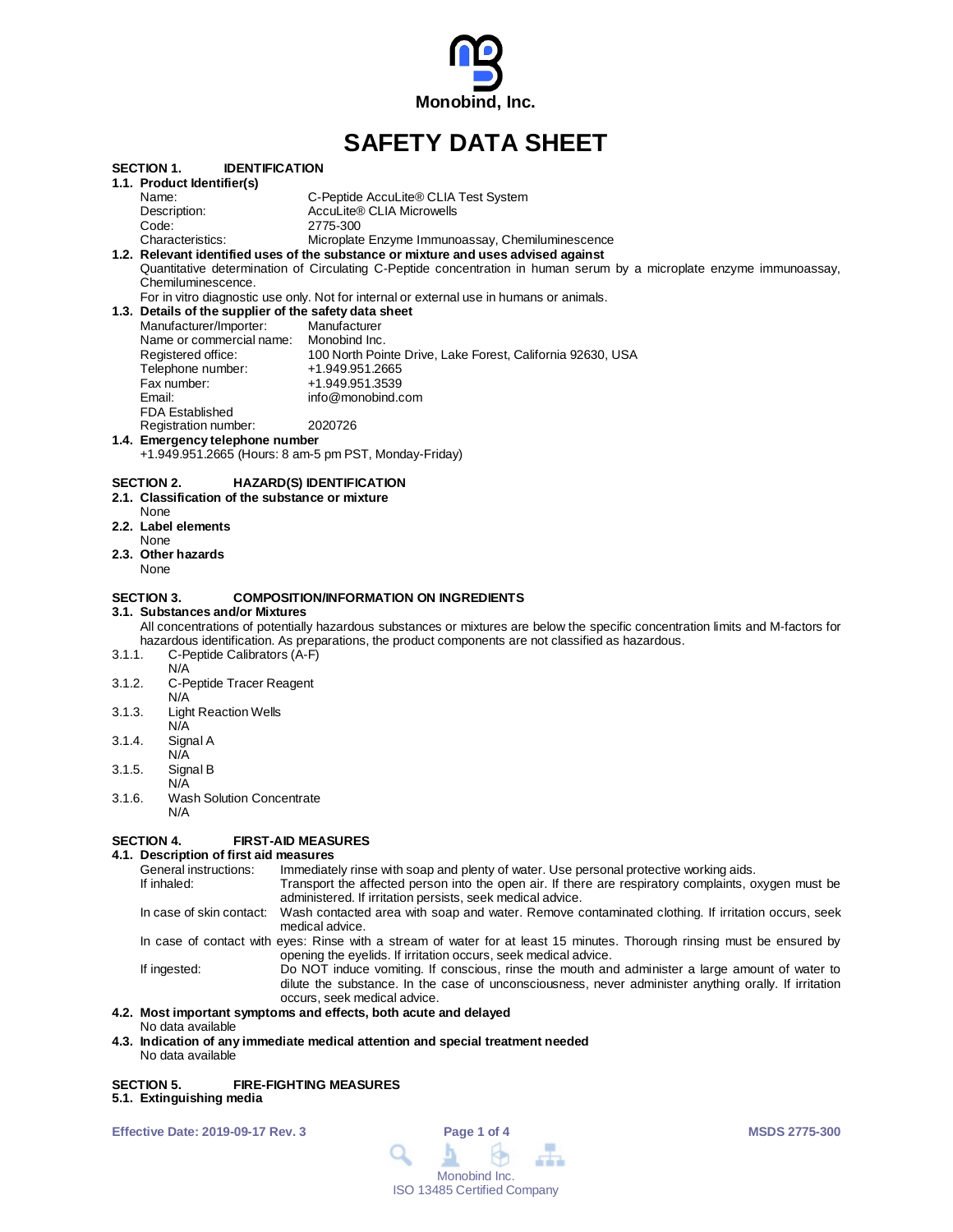Carbon dioxide, dry powder, foam, water

- **5.2. Special hazards arising from the substance or mixture**
- None **5.3. Advice for firefighters**

Wear appropriate personal protective equipment and clothing. Wear self-contained breathing apparatus, if necessary.

#### **SECTION 6. ACCIDENTAL RELEASE MEASURES**

- **6.1. Personal precautions, protective equipment and emergency procedures**
- Avoid contact with skin and eyes. Wear suitable personal protective clothing. **6.2. Environmental precautions**
- Avoid penetration into sewerage systems, surface and ground water. Avoid soil pollution.
- **6.3. Methods and material for containment and cleaning up** Cover with suitable absorbing material. After removing the substance, rinse the spot of spilling thoroughly with water and soap.

Dispose of waste according to all federal, state, and local regulations.

**6.4. Reference to other sections**

See Section 8 for personal protective equipment. See Section 13 for appropriate disposal methods.

### **SECTION 7. HANDLING AND STORAGE**

**7.1. Precautions for safe handling**

Avoid spills. Avoid contact with skin, eyes and clothing. Use suitable protective means to work with the substance. Use in a well-ventilated area. Follow good manufacturing practices when using product. Do not drink, smoke, or eat in work areas.

# **7.2. Conditions for safe storage, including any incompatibilities**

Kit and unopened components:

Store at temperatures between + 2 and + 8  $^{\circ}$ C in a dry and dark place until expiration date. Avoid extended exposure to heat and light.

- 7.2.1. Opened components:
- Stable for sixty (60) days when stored at 2-8 °C.

7.2.2. For prepared reagents (see product insert): Diluted wash buffer should be stored at room temperature (2-30 °C) for up to 60 days. Working Signal solution should be stored at 2-8 °C and is stable for thirty-six (36) hours.

#### **7.3. Specific end uses**

Product procedure should be performed by a skilled individual or trained professional for in vitro diagnostic use only.

## **SECTION 8. EXPOSURE CONTROL/PERSONAL PROTECTION**

## **8.1. Control parameters**

No substances with occupational exposure limits.

# **8.2. Exposure controls**

- 8.2.1. Eye/face protection: Safety glasses or goggles with side shields recommended<br>8.2.2. Skin protection: Compatible protective gloves recommended. Wash han
- Skin protection: Compatible protective gloves recommended. Wash hands after properly removing and disposing of gloves.
- Other skin protection: Laboratory coats are recommended.<br>
Respiratory protection: No respiratory protection is required 8.2.3. Respiratory protection: No respiratory protection is required. Use product in rooms enabling good ventilation. If local exhaustion is necessary, general (forced) exhaustion is recommended.
- 8.2.4. Thermal hazards: None

## **SECTION 9. PHYSICAL AND CHEMICAL PROPERTIES**

#### **9.1. Information on basic physical and chemical properties**

9.1.1. Appearance:

|        | Physical state (at 20 °C)                               |                                                            |  |  |  |
|--------|---------------------------------------------------------|------------------------------------------------------------|--|--|--|
|        | Liquid:                                                 | Tracer Reagent, Wash Solution Concentrate, Signal Solution |  |  |  |
|        | Solid:                                                  | Calibrators (powder), Microtiter strips                    |  |  |  |
|        | Colour                                                  |                                                            |  |  |  |
|        | Straw:                                                  | Calibrators                                                |  |  |  |
|        | Red:                                                    | <b>Tracer Reagent</b>                                      |  |  |  |
|        | Clear:                                                  | Signals, Wash                                              |  |  |  |
| 9.1.2. | Odour:                                                  | Odourless                                                  |  |  |  |
| 9.1.3. | Odour threshold:                                        | Not applicable                                             |  |  |  |
| 9.1.4. | pH value:                                               | Stop solution: $<$ 3                                       |  |  |  |
|        |                                                         | Calibrators: $7.4 \pm 0.2$                                 |  |  |  |
|        |                                                         | Tracer Reagent: $7.3 \pm 0.2$                              |  |  |  |
|        |                                                         | Microtiter strips: $7.5 \pm 0.2$                           |  |  |  |
|        |                                                         | Wash Solution Concentrate: $8.8 \pm 0.2$                   |  |  |  |
|        |                                                         | Substrate Reagent A: $9.0 \pm 0.2$                         |  |  |  |
|        |                                                         | Substrate Reagent B: $5.0 \pm 0.2$                         |  |  |  |
| 9.1.5. | Melting point/freezing point: Not determined            |                                                            |  |  |  |
| 9.1.6. | Initial boiling point/ boiling range:<br>Not determined |                                                            |  |  |  |
| 9.1.7. | Flash point:                                            | Not applicable                                             |  |  |  |

- 
- 9.1.8. Evaporation rate: Not determined<br>9.1.9. Flammability (solid, gas): Not flammable
- 9.1.9. Flammability (solid, gas):<br>9.1.10. Upper/lower flammability
- Upper/lower flammability or explosive limits: Not applicable

**Effective Date: 2019-09-17 Rev. 3 Page 2 of 4 MSDS 2775-300**

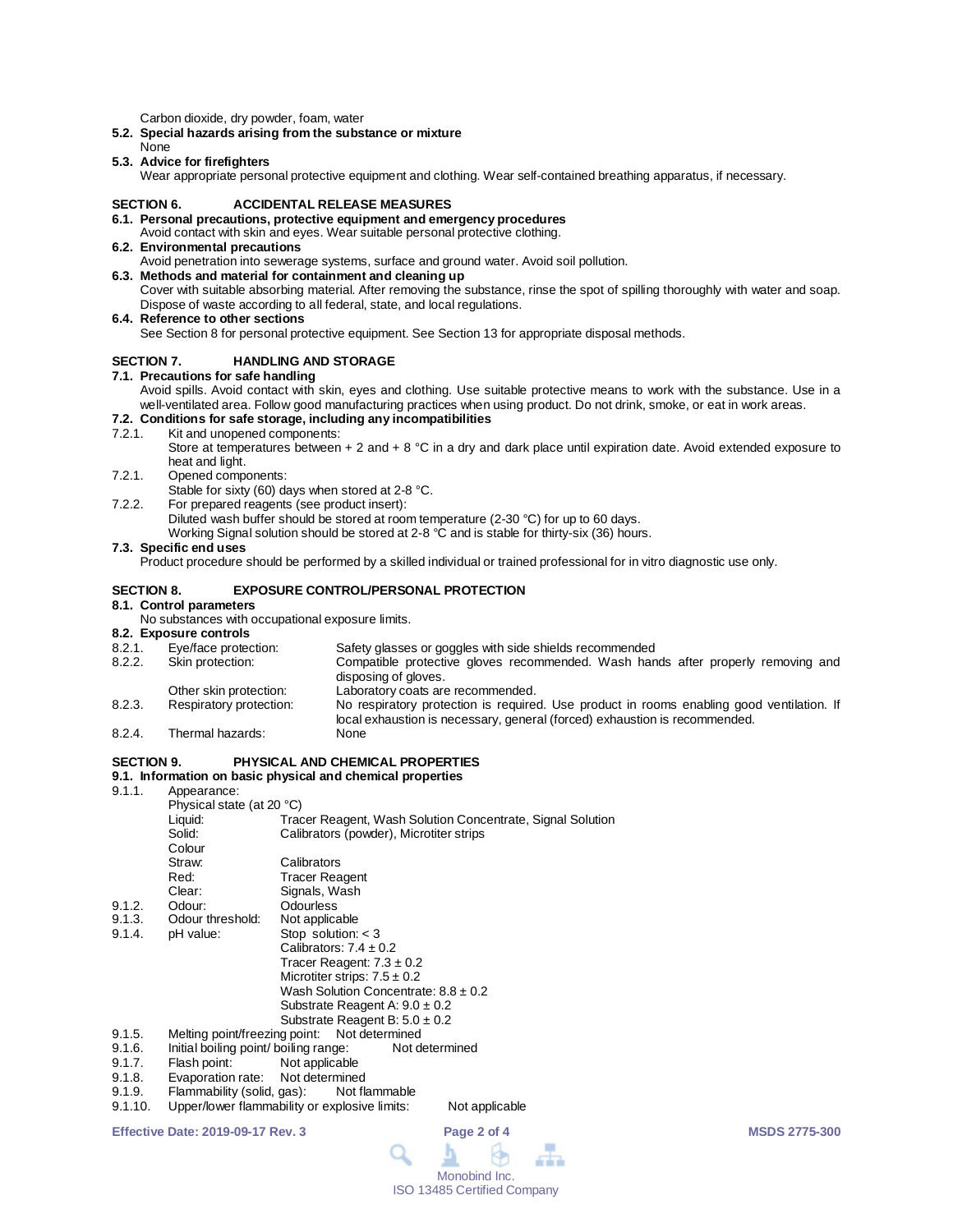| 9.1.11.            | Vapour pressure:                            | Not determined                                                                                                                 |  |  |
|--------------------|---------------------------------------------|--------------------------------------------------------------------------------------------------------------------------------|--|--|
| 9.1.12.            | Vapour density:                             | Not determined                                                                                                                 |  |  |
| 9.1.13.            | Relative density:                           | Not determined                                                                                                                 |  |  |
| 9.1.14.            | Solubility:                                 | Water soluble                                                                                                                  |  |  |
| 9.1.15.            | Partition coefficient: n-octanol/water:     | Not determined                                                                                                                 |  |  |
| 9.1.16.            | Auto-ignition temperature:                  | Not applicable                                                                                                                 |  |  |
| 9.1.17.            |                                             | Decomposition temperature: Not determined                                                                                      |  |  |
| 9.1.18.            | Viscosity:                                  | Not determined                                                                                                                 |  |  |
| 9.1.19.            | Explosive properties:                       | None                                                                                                                           |  |  |
| 9.1.20.            | Oxidising properties:                       | Not determined                                                                                                                 |  |  |
|                    | 9.2. Other information                      |                                                                                                                                |  |  |
| None               |                                             |                                                                                                                                |  |  |
| <b>SECTION 10.</b> |                                             | <b>STABILITY AND REACTIVITY</b>                                                                                                |  |  |
| 10.1. Reactivity   |                                             |                                                                                                                                |  |  |
|                    | 10.2. Chemical stability                    | No known reactivity hazards associated with product                                                                            |  |  |
|                    | Stable under recommended storage conditions |                                                                                                                                |  |  |
|                    | 10.3. Possibility of hazardous reactions    |                                                                                                                                |  |  |
|                    | No hazardous polymerization                 |                                                                                                                                |  |  |
|                    | 10.4. Conditions to avoid                   |                                                                                                                                |  |  |
|                    | Excessive heat and light                    |                                                                                                                                |  |  |
|                    | 10.5. Incompatible materials                |                                                                                                                                |  |  |
| Acids              | 10.6. Hazardous decomposition products      |                                                                                                                                |  |  |
|                    | Not determined                              |                                                                                                                                |  |  |
|                    |                                             |                                                                                                                                |  |  |
| <b>SECTION 11.</b> |                                             | <b>TOXICOLOGICAL INFORMATION:</b>                                                                                              |  |  |
|                    | 11.1. Information on toxicological effects  |                                                                                                                                |  |  |
| 11.1.1.            | Acute toxicity:                             | Not determined                                                                                                                 |  |  |
| 11.1.2.            | Skin corrosion/irritation:                  | Not determined                                                                                                                 |  |  |
| 11.1.3.            |                                             | Serious eye damage/irritation: Not determined                                                                                  |  |  |
| 11.1.4.            | Respiratory or skin sensitisation:          | Not determined                                                                                                                 |  |  |
| 11.1.5.            | Germ cell mutagenicity:                     | Not determined                                                                                                                 |  |  |
| 11.1.6.            | Carcinogenicity:                            | No component of this product present at levels $\geq 0.1\%$ is identified as probable, possible or                             |  |  |
|                    |                                             | confirmed human carcinogen by NTP (National Toxicology Program), IARC (International                                           |  |  |
|                    |                                             | Agency for Research on Cancer), or OSHA (Occupational Safety & Health Administration)                                          |  |  |
| 11.1.7.            | Reproductive toxicity:                      | Not determined                                                                                                                 |  |  |
| 11.1.8.            | STOT-single exposure:                       | Not determined                                                                                                                 |  |  |
| 11.1.9.            | STOT-repeated exposure:                     | Not determined                                                                                                                 |  |  |
|                    | 11.1.10. Aspiration hazard:                 | Not determined                                                                                                                 |  |  |
| 11.1.11.           | Information on likely routes of exposure:   |                                                                                                                                |  |  |
|                    | If ingested:                                | No known health effects                                                                                                        |  |  |
|                    | If inhaled:                                 | No known health effects                                                                                                        |  |  |
|                    | If contact with skin:                       | No known health effects                                                                                                        |  |  |
|                    | If contact with eyes:                       | No known health effects                                                                                                        |  |  |
|                    |                                             | 11.1.12. Symptoms related to the physical, chemical, and toxicological characteristics: None after short or long-term exposure |  |  |
| <b>SECTION 12.</b> |                                             | <b>ECOLOGICAL INFORMATION</b>                                                                                                  |  |  |
| 12.1.Toxicity      |                                             |                                                                                                                                |  |  |

- Not determined.
- **12.2.Persistence and degradability** Not determined
- **12.3.Bioaccumulative potential**
- Not determined
- **12.4.Mobility in soil**
- Not determined
- **12.5.Results of PBT and vPvB assessment**
- Not determined **12.6.Other adverse affects**
- Not determined

# **SECTION 13. DISPOSAL CONSIDERATIONS**

# **13.1.Waste treatment methods**

All waste disposals must be carried out in accordance with federal, state, and local legislation and administrative regulations. A licensed professional waste disposal service should be utilized to dispose of material and packaging.

# **SECTION 14. TRANSPORT INFORMATION**

#### **14.1.UN number** Not available